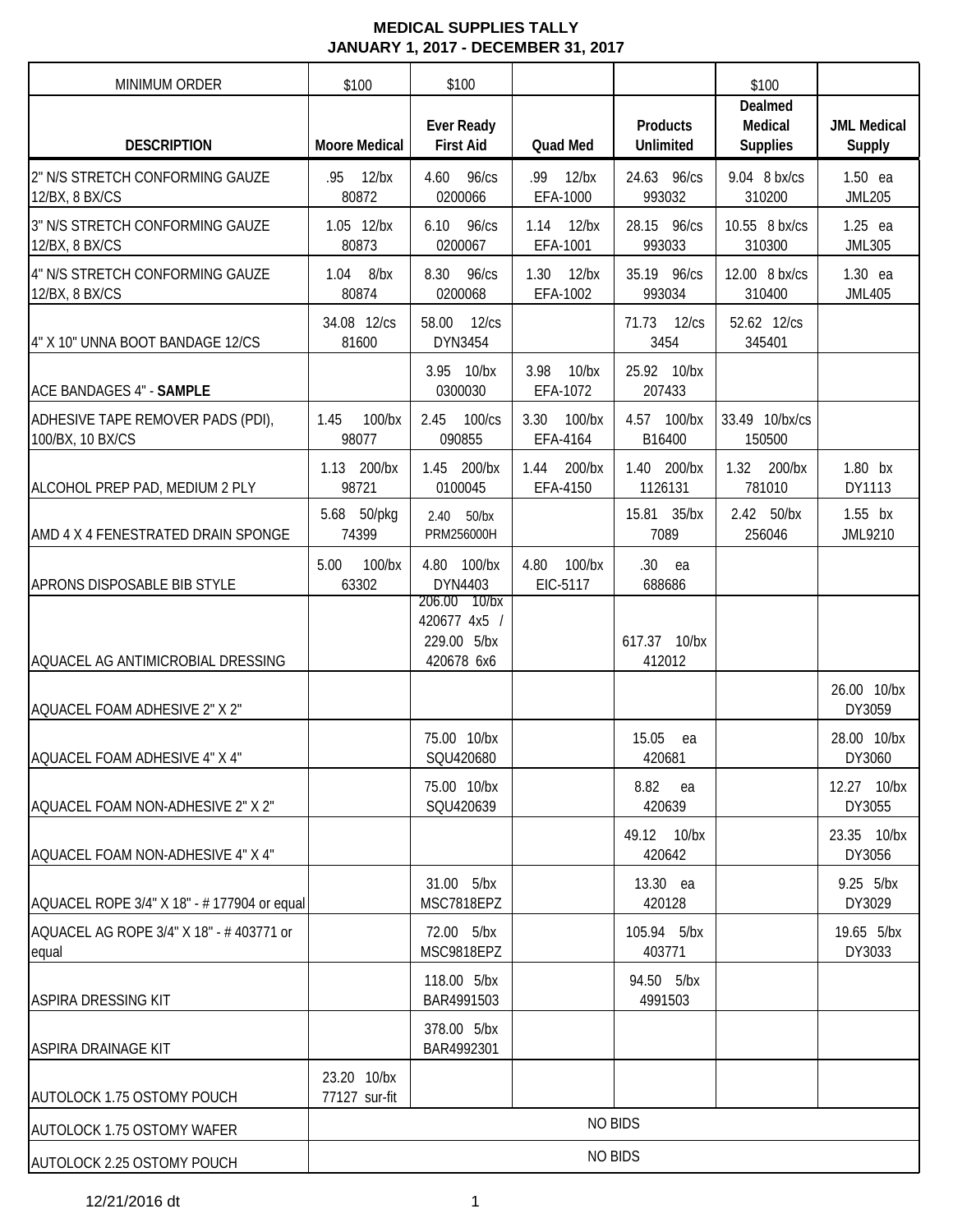| <b>DESCRIPTION</b>                                           | <b>Moore Medical</b>                    | <b>Ever Ready</b><br><b>First Aid</b> | <b>Quad Med</b>                 | <b>Products</b><br><b>Unlimited</b> | Dealmed<br>Medical<br><b>Supplies</b> | <b>JML Medical</b><br>Supply   |
|--------------------------------------------------------------|-----------------------------------------|---------------------------------------|---------------------------------|-------------------------------------|---------------------------------------|--------------------------------|
| <b>AUTOLOCK 2.25 OSTOMY WAFER</b>                            |                                         |                                       |                                 | <b>NO BIDS</b>                      |                                       |                                |
| BANDAIDS - FABRIC 3/4" X 3"                                  | 1.30<br>$100$ /bx<br>72885              | 1.75<br>$100$ /bx<br>0300010          | $100$ /bx<br>1.28<br>EFA-1106   | 4.25<br>100/bx<br>466871            | 1.76 100/bx<br>783811                 | 2.15 100/bx<br>DY3611          |
| BARD DRAINAGE BAGS - 2000mL, ANTI-<br><b>REFLUX</b>          | 1.24<br>ea<br>30667                     | $1.50$ ea<br>DYN4271                  |                                 | 2.26<br>ea<br>390060                |                                       | 24.50 20/cs<br>DY4271          |
| BETADINE SOLUTION 4 OZ                                       | .74 ea<br>11661                         | .85 ea<br>DYN1413                     |                                 | $2.65$ ea<br>6761815004             | .75<br>ea<br>141325                   |                                |
| BIATIN 4x4 FOAM DRESSING, STERILE, NON-<br><b>ADHESIVE</b>   |                                         | 39.00 10/bx<br>MSC1244EPZ             |                                 | 1.91<br>ea<br>930377                |                                       | 23.35<br>10/bx<br>DY3056       |
| <b>BIATIN ALGINATE AG - 4x4</b>                              |                                         |                                       |                                 | 108.76 10/bx<br>3760                |                                       | 37.50 10/bx<br>DY3049          |
| <b>BRAVA ELASTIC BARRIER STRIP - Coloplast</b>               |                                         | $20$ /bx<br>31.00<br>COI120700        |                                 | $1.70$ ea<br>120700                 |                                       |                                |
| CASTILE SOAP TOWELETTES 5" X 9"                              | 1.69<br>$100$ /bx<br>96645              | 2.25<br>100/bx<br><b>DYN1304</b>      |                                 | 6.20 10/bx<br>FAO-4004              | 20.51 1000/cs<br>130400               |                                |
| CHUX 17" X 24"                                               | 18.75 300/cs<br>21146                   | 21.00<br>300/cs<br>DYN1341            |                                 | 8.10 100/bg<br>1340                 | 17.06 300/cs<br>784030                | 25.50 300/cs<br>DY1341         |
| CLOSED POUCH W/FILTER 2" - Hollister                         |                                         |                                       |                                 | <b>NO BIDS</b>                      |                                       |                                |
| COBAN, SELF-ADHERENT BANDAGE, 3" X<br>5YDS, TAN, 24/CS       | 39.30 24/cs<br>83091 CoFlex             | 20.00<br>24/cs<br>0300054             | 21.55<br>$24$ /bx<br>EFA-107803 | 100.50<br>24/cs<br>3M 1583          | 23.17 24/cs<br>317300                 | 23.25 24/cs<br>DY3173          |
| COBAN, SELF-ADHERENT BANDAGE, 4" X<br>5YDS, TAN, 24/CS       | 36.40<br>18/cs<br>83092 CoFlex          | 20.00<br>18/cs<br>0300072             | 19.40<br>$18$ /bx<br>EFA-107804 | 3.06<br>3M<br>ea<br>1584            | 21.72 18/cs<br>317400                 | 21.50 18/cs<br>DY3174          |
| COHESIVE SEALS - EAKIN # 839002 or equal                     | 83.30 20/bx<br>13595                    |                                       |                                 | 124.59 20/bx<br>839002              |                                       | 85.00 20/bx<br>SQ839002        |
| COMBINE PADS 5 X 9, STERILE 20/BX, 20<br><b>BX/CS</b>        | $1.65$ 25/bx<br>13876                   | 1.90 25/bx<br>1000025                 | 2.40 20/bx<br>EFA-1060          | 68.13 400/cs<br>446057              | 42.25 20/cs<br>350100                 | 31.50 20bx/cs<br>JML7059       |
| <b>CONDOM CATHETERS</b>                                      |                                         | 8.90 12/bx<br>8884731300              |                                 | $1.54$ ea<br>C8200                  |                                       | 43.00 144/cs<br><b>RUE7000</b> |
| CONVEX SKIN BARRIER STRIP, 21/4"<br><b>WAFER - Hollister</b> | 79.80 10/bx<br>13211 Convatec<br>404594 |                                       |                                 | 18.82 5/bx<br>14910                 |                                       |                                |
| MALE EXTERNAL CATHETER                                       |                                         | 19.72<br>$25$ /bx<br>MEDDYND12301     |                                 | 1.58 ea<br>C8200                    |                                       | 43.00 144/cs<br><b>RUE7000</b> |
| <b>DIGITAL ORAL THERMOMETER</b>                              | $2.19$ ea<br>72746                      | 1.88<br>ea<br>103750                  | 1.99<br>ea<br>EDI-7449          | 4.41 ea<br>499744                   | 1.98 ea<br>412000                     | 18.00 12/bx<br>DY5610          |
| DIGITAL ORAL THERMOMETER SHEATHS,<br>100/BX 50 BX/CS         | 1.53 100/bx<br>63347                    | 2.20 100/bx<br>103751                 | 1.89<br>$100$ /bx<br>EDI-7450   | 1.82 50/bx<br>195520                | 11.83 500/bx<br>8133393               | 1.90 100/bx<br>DY5614          |
| 36" DISPOSABLE INFANT TAPE MEASURE<br>1000/BX                | 22.50 1000/cs<br>57287                  | 27.00 1000/bx<br>GRA1335              | 57.41 1000/bx<br>81475          | 34.98 1000/bx<br>1335               | 24.86 1000/bx<br>133501               | 31.00 1000/bx<br>GF1335        |
| DISPOSABLE BLOOD PRESSURE CUFF &<br>SPHYGMOMANOMETER KIT     | 9.75 ea<br>99348                        | 8.00<br>ea<br>143401                  |                                 | 20.13 ea<br>803186                  | 6.04 ea<br>786422                     | 9.00 ea GF03-<br>180           |
| DUO DERM CGF 4 X 4 HYDROCOLLOID<br><b>DRESSINGS 5/BX</b>     | 31.97 5/bx<br>48063                     | 40.00<br>5/bx<br>403326 Convatec      |                                 | 16.62 5/bx<br>187660                | 22.43 5/bx<br>187660                  | 8.90 10/bx<br>DY3015           |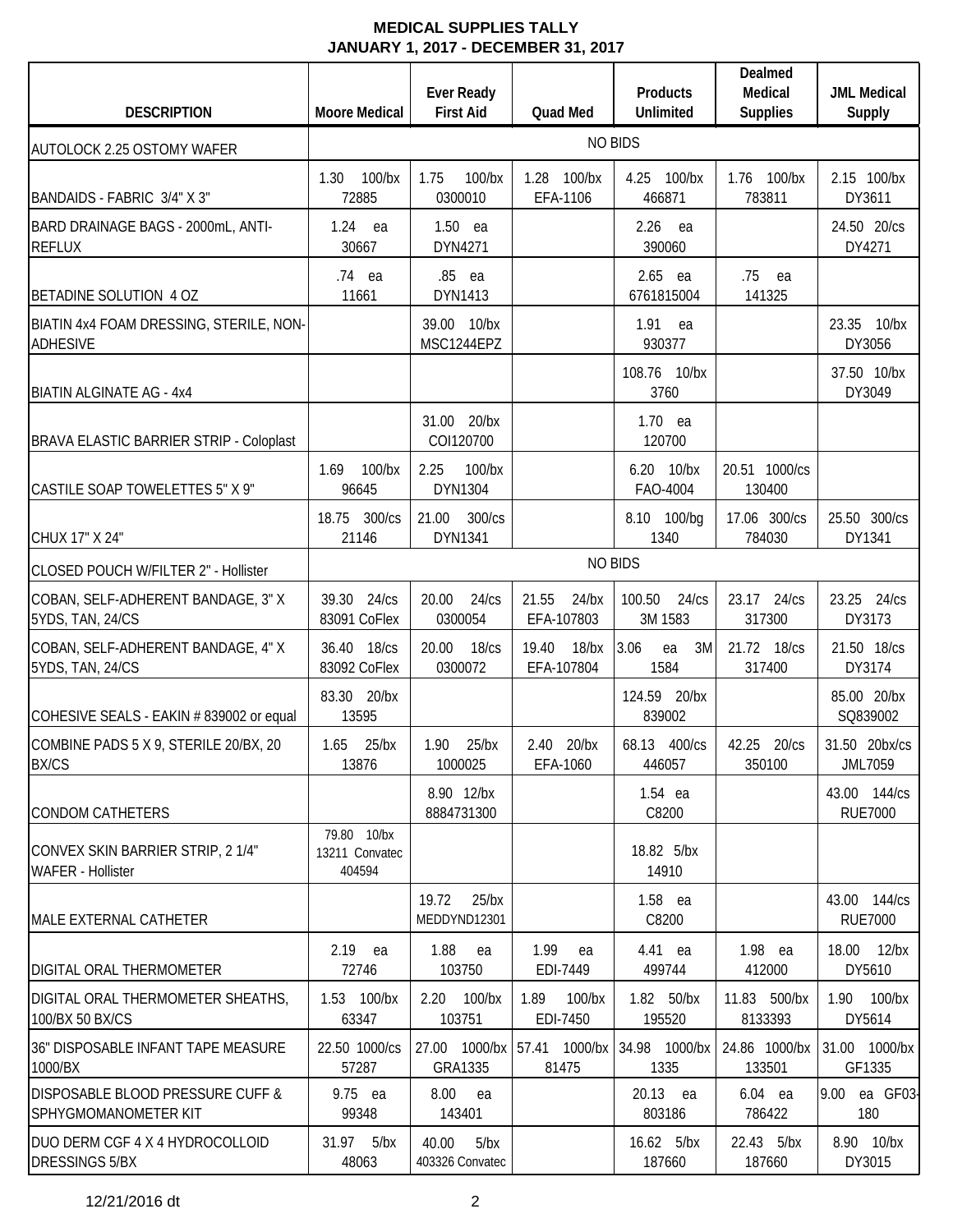| <b>DESCRIPTION</b>                                    | <b>Moore Medical</b>       | <b>Ever Ready</b><br><b>First Aid</b> | Quad Med               | <b>Products</b><br>Unlimited    | Dealmed<br>Medical<br><b>Supplies</b> | <b>JML Medical</b><br>Supply |
|-------------------------------------------------------|----------------------------|---------------------------------------|------------------------|---------------------------------|---------------------------------------|------------------------------|
| DUO DERM X-THIN 4 X 4 HYDROCOLLOID<br>DRESSINGS 10/BX | 43.45<br>$10$ /bx<br>41604 | 65.00<br>$10$ /bx<br>187955 Convatec  |                        | 48.95 10/bx<br>187955           | 20.69<br>10/bx<br>187955              | 9.25 10/bx<br>DY3018         |
| <b>EAR LOOP FACE MASK</b>                             | 3.08 50/bx<br>82665        | 2.72<br>$50$ /bx<br>1600083           | 3.35 50/bx<br>EIC-5154 | 3.81 50/bx<br>689981            | 1.80<br>$50$ /bx<br>784010            | 2.45 50/bx<br>DY2201         |
| ALL SILICONE 14FR 5CC FOLEY CATHETER<br>10/BX         |                            | 25.00 10/bx<br>DYN5075                |                        | 9.70 ea<br>165814               | 34.13<br>$10$ /bx<br>170605140        | 22.35 10/cs<br>DY5075        |
| ALL SILICONE 14FR 30CC FOLEY CATHETER<br>10/BX        |                            | 25.00<br>10/bx<br>DYN5083             |                        |                                 |                                       | 22.35 10/cs<br>DY5083        |
| ALL SILICONE 16FR 5CC FOLEY CATHETER<br>10/BX         |                            | 25.00 10/bx<br>DYN5076                |                        | 177.33 10/bx<br>897416          | 34.13<br>$10$ /bx<br>170605160        | 22.35 10/cs<br>DY5076        |
| ALL SILICONE 16FR 30CC FOLEY CATHETER<br>10/BX        |                            | 25.00 10/bx<br>DYN5084                |                        | 63.33 12/cs<br>806316           | 34.13<br>$10$ /bx<br>170630160        | 22.35 10/cs<br>DY5084        |
| ALL SILICONE 18FR 5CC FOLEY CATHETER<br>10/BX         |                            | 25.00 10/bx<br>DYN5077                |                        | 116.34<br>$12$ / $cs$<br>165818 | 34.13<br>$10$ /bx<br>170605180        | 22.35 10/cs<br>DY5077        |
| ALL SILICONE 18FR 30CC FOLEY CATHETER<br>10/BX        |                            | 25.00 10/bx<br>DYN5085                |                        | 135.73 12/cs<br>166818          | 34.13<br>$10$ /bx<br>170630180        | 22.35 10/cs<br>DY5085        |
| ALL SILICONE 20FR 5CC FOLEY CATHETER<br>10/BX         |                            | 25.00 10/bx<br>DYN5078                |                        | 116.34 12/cs<br>165820          | 34.13<br>$10$ /bx<br>17065200         | 22.35 10/cs<br>DY5078        |
| ALL SILICONE 20FR 30CC FOLEY CATHETER<br>10/BX        |                            | 25.00<br>$10$ /bx<br>DYN5086          |                        | 135.73<br>12/cs<br>166820       | 34.13<br>$10$ /bx<br>170630200        | 22.35 10/cs<br>DY5086        |
| ALL SILICONE 22FR 5CC FOLEY CATHETER<br>10/BX         |                            | 25.00 10/bx<br>DYN5079                |                        | 116.34 12/cs<br>165822          | 34.13<br>10/bx<br>17065220            | 22.35 10/cs<br>DY5079        |
| ALL SILICONE 22FR 30CC FOLEY CATHETER<br>10/BX        |                            | 25.00<br>$10$ /bx<br>DYN5087          |                        | 49.22 12/cs<br>806322           | 34.13<br>$10$ /bx<br>170630220        | 22.35 10/cs<br>DY5087        |
| ALL SILICONE 24FR 5CC FOLEY CATHETER<br>10/BX         |                            | 25.00 10/bx<br>DYN5080                |                        | 49.22 12/cs<br>806524           | 34.13<br>$10$ /bx<br>17065240         | 22.35 10/cs<br>DY5080        |
| ALL SILICONE 24FR 30CC FOLEY CATHETER<br>10/BX        |                            | 25.00 10/bx<br>DYN5088                |                        | 49.22 12/cs<br>806324           | 34.13 10/bx<br>170630240              | 22.35 10/cs<br>DY5088        |
| FOLEY 14FR MALE STRAIGHT CATH                         | ea 13441<br>.66            | 17.50<br>50/cs<br>DYN4984             |                        | 39.60 50/bx<br>450              |                                       | 19.00 50/cs<br>DY4984        |
| <b>FOLEY 14FR FEMALE STRAIGHT CATH</b>                | 18.10 30/bx<br>13539       | 17.50<br>50/cs<br>DYN4994             |                        | 21.29 30/bx<br>214              |                                       | 19.00 50/cs<br>DY4994        |
| ALL SILICONE COUDE FOLEY CATHETER<br>16FR 5CC, 10/BX  |                            | 28.90 10/bx<br><b>KEN20516C</b>       |                        | 104.37 5/bx<br>171305160        |                                       |                              |
| ALL SILICONE COUDE FOLEY CATHETER<br>18FR 5CC, 10/BX  |                            | 28.90 10/bx<br><b>KEN20518C</b>       |                        | 149.44 5/bx<br>171305180        |                                       |                              |
| ALL SILICONE FOLEY 20FR 5CC COUDE                     |                            | 28.90 10/bx<br><b>KEN2052C</b>        |                        | 227.37 10/bx<br>20520C          |                                       |                              |
| FOLEY CATHETER TRAY 30CC 20/CS                        | 1.44 ea<br>83358           | 36.00 20/cs<br>DYN4927                |                        | 3.10 ea<br>1013336              |                                       | 31.00 20/cs<br>DY4927        |
| FOLEY INSERTION TRAY, 10CC W/O FOLEY -<br>20/CS       | $1.30$ ea<br>83357         | 32.00 20/cs<br>DYN4926                |                        |                                 |                                       | 31.00 20/cs<br>DY4926        |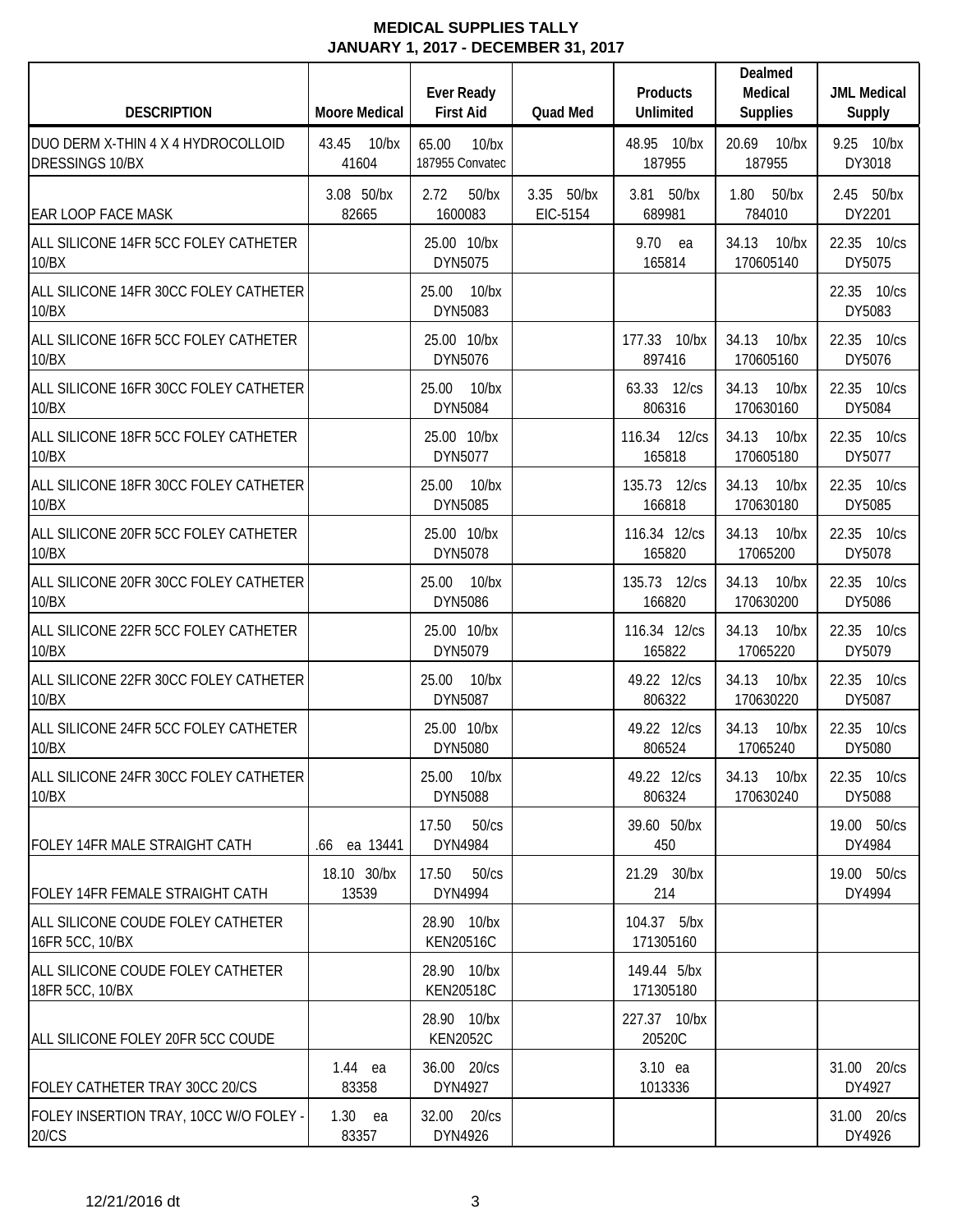| <b>DESCRIPTION</b>                                               | <b>Moore Medical</b>           | <b>Ever Ready</b><br><b>First Aid</b> | <b>Quad Med</b>              | Products<br><b>Unlimited</b>           | Dealmed<br>Medical<br><b>Supplies</b> | <b>JML Medical</b><br><b>Supply</b> |
|------------------------------------------------------------------|--------------------------------|---------------------------------------|------------------------------|----------------------------------------|---------------------------------------|-------------------------------------|
| FOLEY HOLDER VELCRO - SAMPLE                                     | 3.75<br>ea<br>78226            |                                       |                              |                                        |                                       | 18.00 12/pkg<br>SK101090-80dz       |
| FOLEY URINARY EXTEN/CONN TUBE                                    |                                |                                       |                              |                                        |                                       | 15.50 50/cs<br>AMS-AS311            |
| <b>FINGER TIP PULSE OXIMETER</b>                                 | 53.26 ea<br>88313              | 18.00<br>ea<br>SPOC12-PINK            | 31.56<br>ea<br>EDI-700000    | 31.35<br>12 <sup>1</sup><br>ea<br>1926 | 28.96 ea<br>708869                    | 19.50 ea<br>DY7088                  |
| <b>HIBICLENS LIQUID 4 OZ</b>                                     | 4.08 ea<br>84282               | 5.30<br>ea<br>57504                   |                              | 4.83 ea<br>57504                       | 4.52<br>ea<br>575040                  |                                     |
| IRRIGATION TRAY WITH PISTON SYRINGE -<br>AS136                   | ea 83360<br>.69                | .88<br>ea<br>AS136                    | .99<br>ea<br>AS136           | 21.28 20/cs<br>AS136                   |                                       |                                     |
| <b>ISOLATION GOWNS YELLOW 50/CS</b>                              | 50/cs<br>13.50<br>81014        | 14.90<br>50/cs<br>DYN2141             | 16.58<br>50/cs<br>EIC-5101   | 32.64<br>50/cs<br>237339               | 14.17<br>50/cs<br>214100              | 15.00 50/cs<br>DY2141               |
| LEG BAG MEDIUM URINARY 600 ML                                    | .56<br>ea<br>83366             |                                       |                              | 41.29<br>48/cs<br><b>AS308N</b>        | .62<br>ea<br>130800                   | .48 ea<br>DY4281                    |
| N/S 2 X 2, 8 PLY GAUZE SPONGES 200/BG                            | .68 200/pkg<br>92623           | 200/bg<br>.90<br>0200017              | .89<br>200/bx<br>EFA-1016    | .75 200/bg<br>373772                   | 2.81<br>200/bg<br>IM2146              |                                     |
| 2" STERILE KLING                                                 | .78 12/bg<br>80876             | 1.00<br>12/bg<br>0200058              | 1.88<br>$12$ /bx<br>EFA-1004 |                                        | $12$ /bx<br>2.33<br>311200            | 1.50<br>$12$ /bx<br><b>JML206</b>   |
| <b>3" STERILE KLING</b>                                          | 1.03 12/bg<br>80877            | 1.20<br>12/bg<br>0200060              | 2.19<br>$12$ /bx<br>EFA-1005 |                                        | 2.80<br>$12$ /bx<br>311300            | 1.50 12/bx<br><b>JML306</b>         |
| 4" STERILE KLING                                                 | 1.26 12/bg<br>80878            | 12/bg<br>1.50<br>0200062              | 1.69<br>$12$ /bx<br>EFA-1006 |                                        | 2.71<br>$12$ /bx<br>311400            | 1.80 12/bx<br><b>JML406</b>         |
| STERILE 4" KERLEX KLING - COVIDEN # 6715 68<br>or equal - SAMPLE | ea 52459<br><b>Super Fluff</b> | 1.40<br>ea<br>Covidien 6715           | .59<br>ea<br>EFA-1008        | 142.44 100/cs<br>6715                  | $1.35$ ea<br>671501                   | .52 ea<br>JML3161                   |
| 3"X3" STERILE NONADH ADAPT                                       | 18.20 50/bx<br>89898           | 15.72<br>50/cs<br>CVR2503302          |                              |                                        | 4.42 100/bx<br>257101                 |                                     |
| 3"X8" STERILE NONADH ADAPT                                       | 20.20 24bx<br>89899            | 15.54<br>24/cs<br>CVR2503812          |                              |                                        | 4.22 50/bx<br>257200                  | 19.00 50/bx<br>DY3039               |
| LATEX FREE TOURNQUET - SAMPLE                                    | 90037<br>.19<br>ea             | .09<br>ea<br>1700263                  | .89 10/bx<br>EFA-350100      |                                        |                                       |                                     |
| LEADCARE II TEST KIT - #70-6762 or equal                         |                                | 390.00 48/bx<br>70-6762               |                              | 376.10 ea<br>70-<br>6762               | 383.83 48/bx<br>706762                |                                     |
| MEDIHONEY WOUND & BURN DRESSING #<br>31045 or equal              |                                | 13.72 ea<br>31045                     |                              | 15.75 ea<br>702990                     |                                       | 99.00 10/bx<br>DS31045              |
| MEDIHONEY GEL #31805 or equal                                    |                                | 64.00 10/bx<br>31805                  |                              | 6.85 ea<br>788895                      |                                       | 46.50 10/bx<br>DS31805              |
| MEPILEX BORDER SACRUM 7.2x7.2 # 282000<br>or equal               |                                | 13.36<br>ea<br>MOL282000              |                              | 40.17<br>5/bx<br>282000                |                                       | 27.00 10/bx<br>DY3062               |
| MEPILEX BORDER SACRUM 9x9 # 282400 or<br>equal                   |                                | 20.36 ea<br>SCP282400                 |                              | 81.76<br>5/bx<br>282400                |                                       | 39.00 10/bx<br>DY3063               |
| 5X8 MEPILEX HEEL FOAM DRESSING #<br>288100 or equal              |                                | 75.00 5/bx<br>SCP288100               |                              | 59.92 5/bx<br>288100                   |                                       | 48.50 5/bx<br>DY3061                |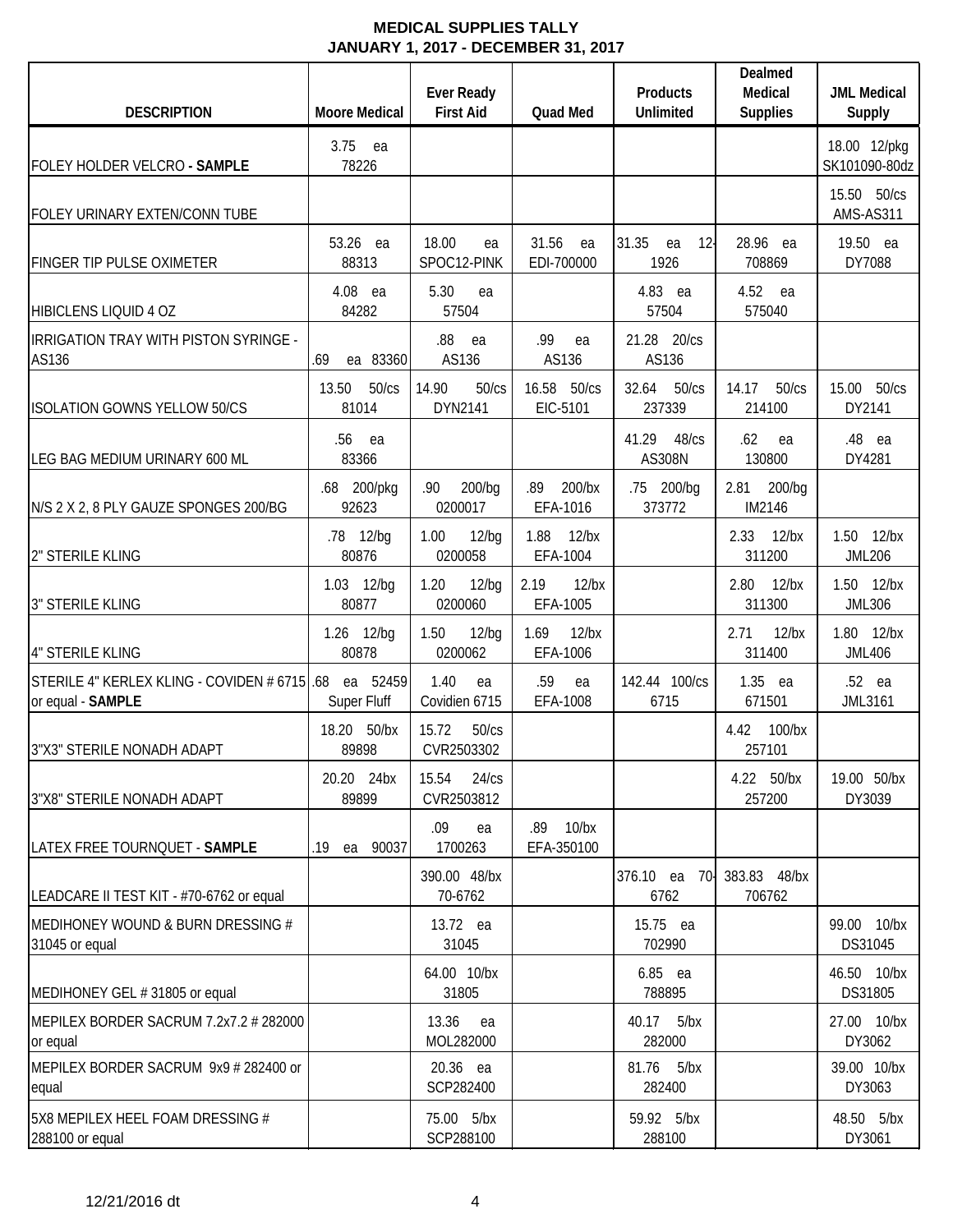| 63.10<br>5/bx<br>10.45 ea<br>294899<br>294899<br>6X8 MEPILEX TRANSFER # 294899 or equal<br>6.25<br>2.50 roll<br>5.60 ea<br>ea<br>MOL310599<br>DY3542<br>310599<br>310599 or equal<br>11.90<br>6.00 roll<br>9.57 ea<br>ea<br>ALA311099<br>DY3544<br>311099 or equal<br>311099<br>3.92 ea<br>28.10 5/bx<br>11.00<br>6.72<br>ea<br>ALA294199<br>DY3024<br>294199<br>294199<br>10.54<br>8.21 ea<br>44.04 5/bx<br>ea<br>MOL295400<br>295400<br>DY3025<br>295400<br>6.36 ea<br>18.68 5/bx<br>23.84 5/bx<br>19.90<br>MON295300<br>295300<br>295301<br>DY3022<br>295300 or equal<br>17.50 5/bx<br>4.90<br>17.77<br>5/bx<br>ea<br>MON295200<br>295201<br>DY3021<br>295200 or equal<br>295200<br>10.72<br>94.24 10/bx<br>19.65<br>ea<br>SCP255100<br>255100<br>DY3033<br>13.20 10/bx<br>DY3027<br>18.72<br>78.88 5/bx<br>ea<br>ALA395390<br>395390<br>DY3049<br>ANTIMICROBIAL BORDER FOAM DRESSING<br>198.00 5/bx<br>34.41 ea<br>395490<br>395490<br>DY3050<br>1,755.10 35/cs<br>382090<br>81.00 ea<br>1,633.11 25/cs<br>382490<br>382490<br>18.00 ea<br>14.55 ea<br>14.34 ea<br>298300<br>298300<br>298300<br>15.00 ea<br>12.10 ea<br>11.92 ea<br>298400<br>298400<br>298400<br>18.00 ea<br>136.98 10/bx<br>289500<br>DY3062 7x7<br>289500<br>193.00 5/bx<br>152.80 5/bx<br>289700<br>289700<br>1.54 ea<br>$1.20$ ea<br>SC285580<br>SCP285580<br>285580<br>25.80 4000/cs<br>35.72 16/150's<br>19.54 12/200's<br>85842<br>DYN1310<br>400066 | <b>DESCRIPTION</b> | <b>Moore Medical</b> | <b>Ever Ready</b><br><b>First Aid</b> | <b>Quad Med</b> | <b>Products</b><br><b>Unlimited</b> | Dealmed<br>Medical<br><b>Supplies</b> | <b>JML Medical</b><br>Supply |
|-----------------------------------------------------------------------------------------------------------------------------------------------------------------------------------------------------------------------------------------------------------------------------------------------------------------------------------------------------------------------------------------------------------------------------------------------------------------------------------------------------------------------------------------------------------------------------------------------------------------------------------------------------------------------------------------------------------------------------------------------------------------------------------------------------------------------------------------------------------------------------------------------------------------------------------------------------------------------------------------------------------------------------------------------------------------------------------------------------------------------------------------------------------------------------------------------------------------------------------------------------------------------------------------------------------------------------------------------------------------------------------------------------------------------------------|--------------------|----------------------|---------------------------------------|-----------------|-------------------------------------|---------------------------------------|------------------------------|
| 2" MEFIX SELF-ADHESIVE FABRIC TAPE #<br>4" MEFIX SELF-ADHESIVE FABRIC TAPE #<br>4"X4" MEPILEX FOAM DRESSING # 294199 or<br>equal<br>6"X6" MEPILEX BORDER FOAM DRESSING #<br>295400 or equal<br>4"X4" MEPILEX BORDER FOAM DRESSING #<br>3"X3" MEPILEX BORDER FOAM DRESSING #<br>4X4 MELISORB AG # 255100 or equal<br>4X4 MELISORB #251100 or equal<br>4X4 MEPILEX BORDER AG ABORBENT<br>ANTIMICROBIAL BORDER FOAM DRESSING<br>#395390 or equal<br>6X6 MEPILEX BORDER AG ABORBENT<br>#395490 or equal<br>7.2X7.2 MEPILEX BORDER SACRUM AG<br>ABORBENT ANTIMICROBIAL BORDER FOAM<br>DRESSING #382090 or equal<br>9.2X9.2 MEPILEX BORDER SACRUM AG<br>ABORBENT ANTIMICROBIAL BORDER FOAM<br>DRESSING #382490 or equal<br>MEPITAC TAPE 3/4" - # 298300 or equal<br>MEPITAC TAPE 1.5" - # 298400 or equal<br>MEPITEL ONE WOUND CONTACT SHEET 4 X<br>7 # 289500 or equal<br>MEPITEL ONE WOUND SHEET 6.8 x 10 #<br>289700 or equal<br>MESALT - IMPREGNATED ABSORBENT<br><b>DRESSING</b><br>MULTIFOLD TOWEL (PACKAGED)                                                                                                                                                                                                                                                                                                                                                                                                                     |                    |                      |                                       |                 |                                     |                                       |                              |
|                                                                                                                                                                                                                                                                                                                                                                                                                                                                                                                                                                                                                                                                                                                                                                                                                                                                                                                                                                                                                                                                                                                                                                                                                                                                                                                                                                                                                                   |                    |                      |                                       |                 |                                     |                                       |                              |
|                                                                                                                                                                                                                                                                                                                                                                                                                                                                                                                                                                                                                                                                                                                                                                                                                                                                                                                                                                                                                                                                                                                                                                                                                                                                                                                                                                                                                                   |                    |                      |                                       |                 |                                     |                                       |                              |
|                                                                                                                                                                                                                                                                                                                                                                                                                                                                                                                                                                                                                                                                                                                                                                                                                                                                                                                                                                                                                                                                                                                                                                                                                                                                                                                                                                                                                                   |                    |                      |                                       |                 |                                     |                                       | $10$ /bx                     |
|                                                                                                                                                                                                                                                                                                                                                                                                                                                                                                                                                                                                                                                                                                                                                                                                                                                                                                                                                                                                                                                                                                                                                                                                                                                                                                                                                                                                                                   |                    |                      |                                       |                 |                                     |                                       | 21.00 10/bx                  |
|                                                                                                                                                                                                                                                                                                                                                                                                                                                                                                                                                                                                                                                                                                                                                                                                                                                                                                                                                                                                                                                                                                                                                                                                                                                                                                                                                                                                                                   |                    |                      |                                       |                 |                                     |                                       | 10/bx                        |
|                                                                                                                                                                                                                                                                                                                                                                                                                                                                                                                                                                                                                                                                                                                                                                                                                                                                                                                                                                                                                                                                                                                                                                                                                                                                                                                                                                                                                                   |                    |                      |                                       |                 |                                     |                                       | 13.50 10/bx                  |
|                                                                                                                                                                                                                                                                                                                                                                                                                                                                                                                                                                                                                                                                                                                                                                                                                                                                                                                                                                                                                                                                                                                                                                                                                                                                                                                                                                                                                                   |                    |                      |                                       |                 |                                     |                                       | 5/bx                         |
|                                                                                                                                                                                                                                                                                                                                                                                                                                                                                                                                                                                                                                                                                                                                                                                                                                                                                                                                                                                                                                                                                                                                                                                                                                                                                                                                                                                                                                   |                    |                      |                                       |                 |                                     |                                       |                              |
|                                                                                                                                                                                                                                                                                                                                                                                                                                                                                                                                                                                                                                                                                                                                                                                                                                                                                                                                                                                                                                                                                                                                                                                                                                                                                                                                                                                                                                   |                    |                      |                                       |                 |                                     |                                       | 37.50 10/bx                  |
|                                                                                                                                                                                                                                                                                                                                                                                                                                                                                                                                                                                                                                                                                                                                                                                                                                                                                                                                                                                                                                                                                                                                                                                                                                                                                                                                                                                                                                   |                    |                      |                                       |                 |                                     |                                       | 68.00 10/bx                  |
|                                                                                                                                                                                                                                                                                                                                                                                                                                                                                                                                                                                                                                                                                                                                                                                                                                                                                                                                                                                                                                                                                                                                                                                                                                                                                                                                                                                                                                   |                    |                      |                                       |                 |                                     |                                       |                              |
|                                                                                                                                                                                                                                                                                                                                                                                                                                                                                                                                                                                                                                                                                                                                                                                                                                                                                                                                                                                                                                                                                                                                                                                                                                                                                                                                                                                                                                   |                    |                      |                                       |                 |                                     |                                       |                              |
|                                                                                                                                                                                                                                                                                                                                                                                                                                                                                                                                                                                                                                                                                                                                                                                                                                                                                                                                                                                                                                                                                                                                                                                                                                                                                                                                                                                                                                   |                    |                      |                                       |                 |                                     |                                       |                              |
|                                                                                                                                                                                                                                                                                                                                                                                                                                                                                                                                                                                                                                                                                                                                                                                                                                                                                                                                                                                                                                                                                                                                                                                                                                                                                                                                                                                                                                   |                    |                      |                                       |                 |                                     |                                       |                              |
|                                                                                                                                                                                                                                                                                                                                                                                                                                                                                                                                                                                                                                                                                                                                                                                                                                                                                                                                                                                                                                                                                                                                                                                                                                                                                                                                                                                                                                   |                    |                      |                                       |                 |                                     |                                       | 27.00 10/bx                  |
|                                                                                                                                                                                                                                                                                                                                                                                                                                                                                                                                                                                                                                                                                                                                                                                                                                                                                                                                                                                                                                                                                                                                                                                                                                                                                                                                                                                                                                   |                    |                      |                                       |                 |                                     |                                       | 39.00 10/bx<br>DY3063 9x9    |
|                                                                                                                                                                                                                                                                                                                                                                                                                                                                                                                                                                                                                                                                                                                                                                                                                                                                                                                                                                                                                                                                                                                                                                                                                                                                                                                                                                                                                                   |                    |                      |                                       |                 |                                     |                                       | 41.00 30/bx                  |
|                                                                                                                                                                                                                                                                                                                                                                                                                                                                                                                                                                                                                                                                                                                                                                                                                                                                                                                                                                                                                                                                                                                                                                                                                                                                                                                                                                                                                                   |                    |                      |                                       |                 |                                     |                                       |                              |
| <b>URTC600</b><br><b>TC600</b><br>NEPHROSTOMY DRAIN BAG, 600 ML                                                                                                                                                                                                                                                                                                                                                                                                                                                                                                                                                                                                                                                                                                                                                                                                                                                                                                                                                                                                                                                                                                                                                                                                                                                                                                                                                                   |                    |                      |                                       |                 | 22.14 ea                            |                                       | 22.80 ea                     |
| 11.54 48/pk<br>8.29 24/bx<br>RNSCH200-69<br>HD200-69<br>NORMAL SALINE .9% 15 ML<br>526201<br>116<br>$.21$ ea<br>12/21/2016 dt<br>5                                                                                                                                                                                                                                                                                                                                                                                                                                                                                                                                                                                                                                                                                                                                                                                                                                                                                                                                                                                                                                                                                                                                                                                                                                                                                                |                    |                      |                                       |                 |                                     |                                       | 36.00 144/bx                 |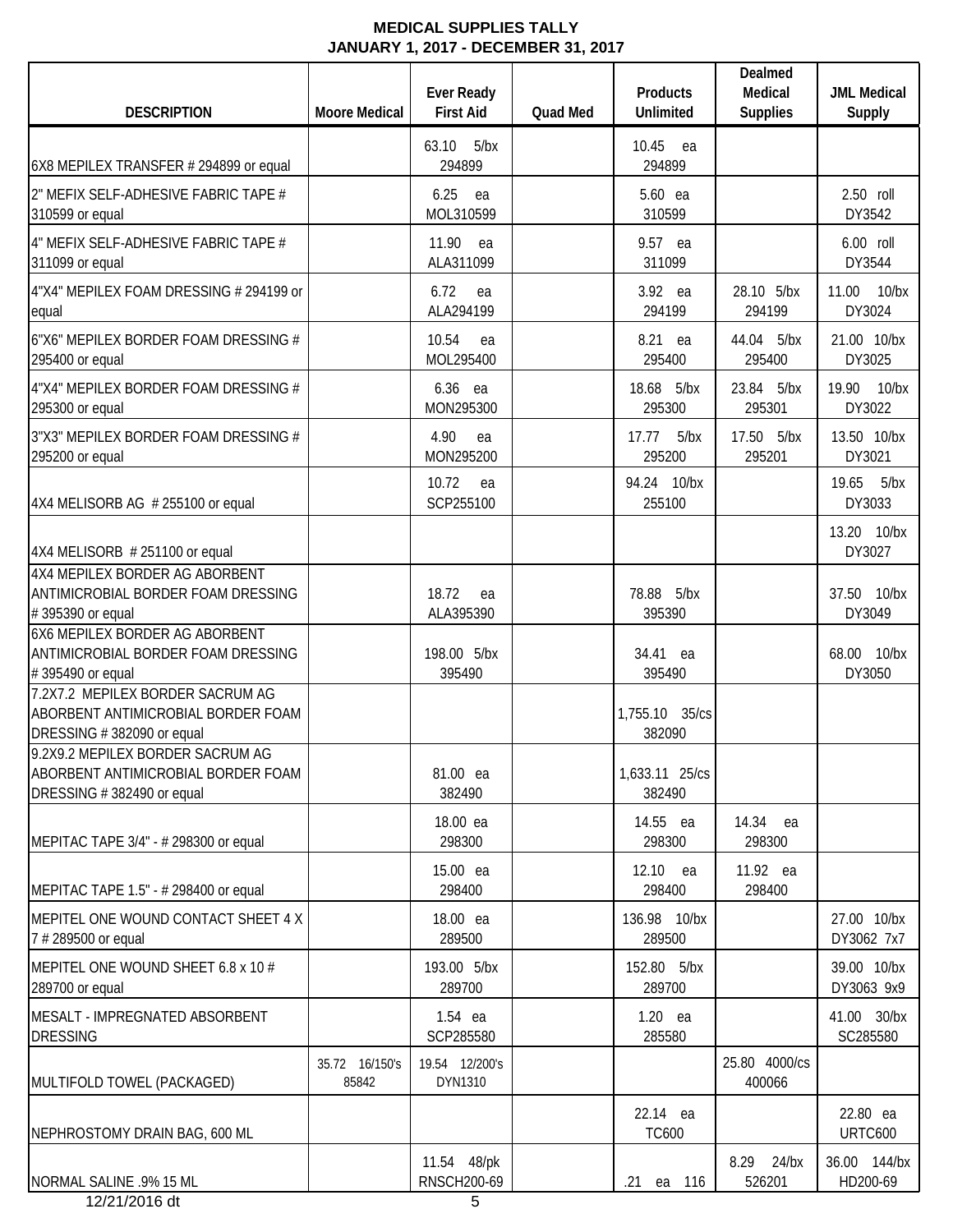| <b>DESCRIPTION</b>                                                 | <b>Moore Medical</b>          | <b>Ever Ready</b><br><b>First Aid</b> | <b>Quad Med</b>               | <b>Products</b><br><b>Unlimited</b>  | Dealmed<br>Medical<br><b>Supplies</b> | <b>JML Medical</b><br>Supply    |
|--------------------------------------------------------------------|-------------------------------|---------------------------------------|-------------------------------|--------------------------------------|---------------------------------------|---------------------------------|
| NORMAL 0.9% SALINE 100ML 48/CS                                     | $48$ / $cs$<br>27.40<br>13422 |                                       |                               | 27.59<br>48/cs<br>37-6240            | 24.46 48/cs<br>916240                 |                                 |
| NORMAL 0.9% SALINE 500ML 16/CS                                     | $1.69$ ea<br>69385            |                                       |                               | 42.37 18/cs<br>37-6280               | 111.12 24/cs<br>132300 IV bag         |                                 |
| NORMLGEL 0.17 oz                                                   |                               |                                       |                               | 4.06 ea<br>371500                    |                                       |                                 |
| NUGAUZE PLAIN .25 X 5 YDS STERILE                                  | 1.92<br>ea<br>75152           | $12$ /bx<br>28.00<br>DYN3401          |                               | <b>BT</b><br>2.52<br>$61 -$<br>59120 |                                       | 20.50 12bx/cs<br>DY3401         |
| NUGAUZE PLAIN .50 X 5 YDS STERILE                                  | 1.95<br>ea<br>75150           | 29.00<br>$12$ /bx<br>DYN3402          |                               | 3.13<br><b>BT</b><br>61-59220        |                                       | 22.50 12bx/cs<br>DY3402         |
| NUGUAZE IODOFORM 5% .25 X 5 YDS                                    | $2.14$ ea<br>75151            | 32.00<br>$12$ /bx<br>DYN3411          |                               | 5.43 ea<br>7831                      |                                       | 23.90 12bx/cs<br>DY3411         |
| NUGUAZE IODOFORM 5% .50 X 5 YDS                                    | 2.22<br>ea<br>75153           | $12$ /bx<br>34.00<br>DYN3412          |                               | 4.96<br>ea<br>7832                   |                                       | 27.50 12bx/cs<br>DY3412         |
| OIL EMULSION 5x9 NON-ADHESIVE ADAPTIC                              |                               |                                       |                               | 25.33 12/ct<br>6116                  |                                       |                                 |
| ONE PIECE OSTOMY TRANSPARENT CUT<br>TO FIT 3/8" to 3"              |                               |                                       |                               | 98.42 12/bx<br>15521                 |                                       |                                 |
| <b>OSTOMY POUCH CLIPS</b>                                          |                               |                                       |                               | .96<br>ea<br>8770                    |                                       |                                 |
| OSTOMY POUCH 2 1/4" - DRAINABLE -<br>Hollister                     | 25.70<br>$10$ /bx<br>17654    |                                       |                               | 16.62 5/bx<br>3823                   |                                       |                                 |
| <b>OSTOMY SCISSORS</b>                                             |                               |                                       |                               | 153.05 30/bx<br>95050                |                                       |                                 |
| P/F LARGE VINYL GLOVES - 100/BX 10 BX/CS                           | 100/bx<br>2.10<br>77106       | 100/bx<br>2.54<br>EVR3003             |                               | 56.99 1000/cs<br>14-818              | 24.14 10 bx/cs<br>787280              | 24.80 1000/cs<br>JML1613        |
| P/F MEDIUM VINYL GLOVES - 100/BX 10<br><b>BX/CS</b>                | 2.10 100/bx<br>77105          | $100$ /bx<br>2.54<br>EVR3003          |                               | 44.02 1000/cs<br>14-816              | 24.14 10 bx/cs<br>787270              | 24.80 1000/cs<br>JML1612        |
| P/F SMALL VINYL GLOVES - 100/BX 10 BX/CS                           | 2.10 100/bx<br>77104          | 100/bx<br>2.54<br>EVR3001             |                               | 56.99 1000/cs<br>14-814              | 24.14 10 bx/cs<br>787260              | 24.80 1000/cs<br><b>JML1611</b> |
| PENIS POUCH                                                        |                               |                                       |                               | 39.75 10/bx<br>9811                  |                                       |                                 |
| PEROXIDE 4 OZ                                                      | .46<br>ea<br>90153 8 oz       | .75<br>ea<br>MEDHDX10                 | .97<br>ea<br>EFA-410004       | 23<br>.73<br>ea<br>F0010             |                                       |                                 |
| PICC LINE DRESSING CHANGE TRAY                                     | 4.45 ea<br>72063              |                                       |                               | 995.51 50/cs<br>DT8640               |                                       |                                 |
| PISTON IRRIGATION TRAYS 20/CS                                      | 13.80<br>$20$ / $cs$<br>83360 | 20/cs<br>17.60<br>AS136               |                               | 1.40<br>ea<br>68800                  |                                       |                                 |
| <b>PREP PADS POVIDINE IODINE PADS</b>                              | 3.05 100/bx<br>96650          | 3.30<br>100/bx<br>0100022             | $100$ /bx<br>3.69<br>EFA-4160 | 65.69 1000/cs<br>B40600              | 3.36 100/bx<br>110800                 |                                 |
| PROFESSIONAL TOWEL, 2 PLY<br>TISSUE/POLY, 13" X 18", WHITE, 500/CS | 15.50 500/cs<br>77004         | 21.00<br>500/cs<br>NON24356W          |                               | 66.07 500/cs<br>NON24356W            |                                       |                                 |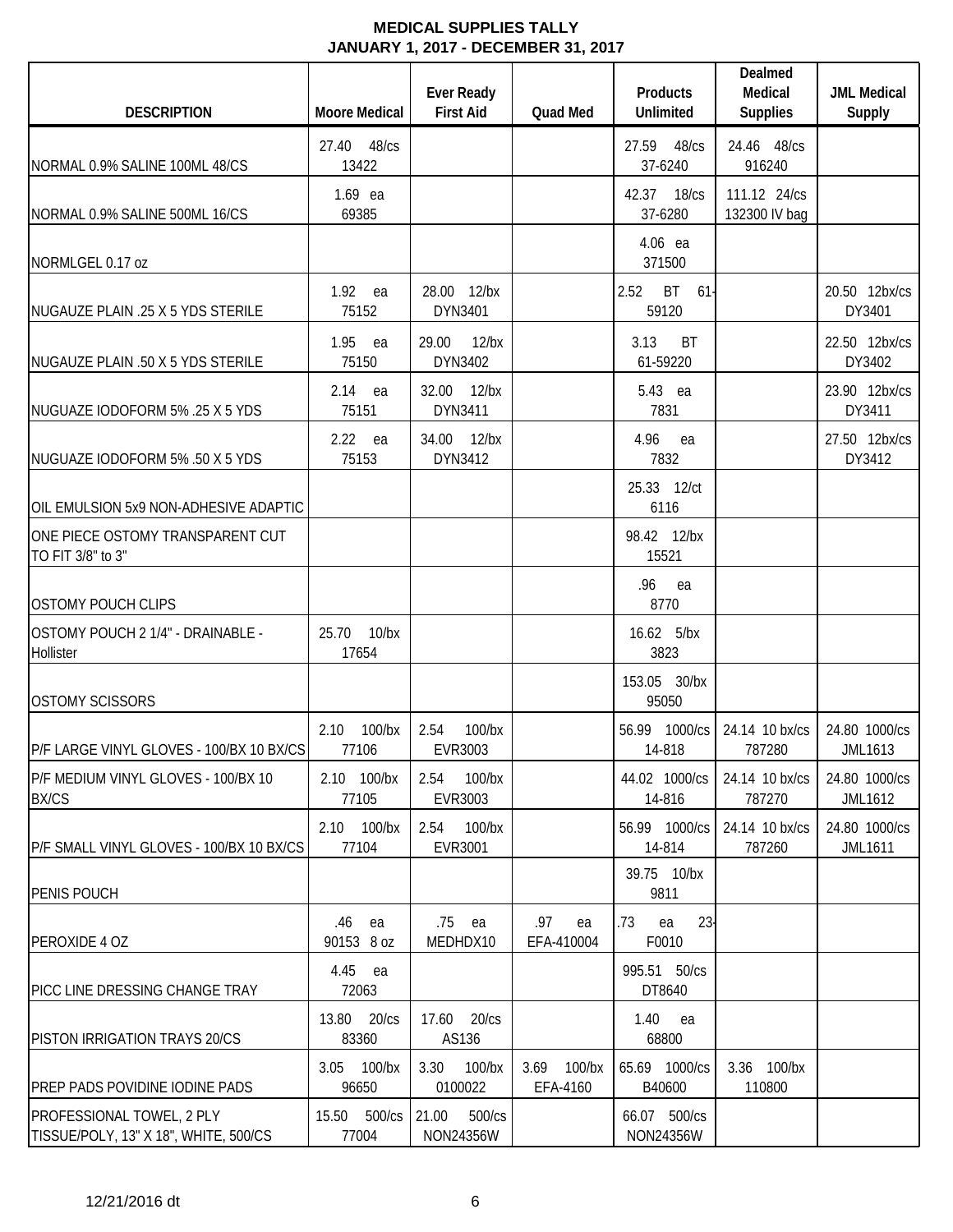| <b>DESCRIPTION</b>                                                        | <b>Moore Medical</b>             | <b>Ever Ready</b><br><b>First Aid</b> | Quad Med                        | <b>Products</b><br><b>Unlimited</b>    | Dealmed<br>Medical<br><b>Supplies</b> | <b>JML Medical</b><br>Supply |
|---------------------------------------------------------------------------|----------------------------------|---------------------------------------|---------------------------------|----------------------------------------|---------------------------------------|------------------------------|
| PURACOL PLUS MICROSCAFFOLD<br>COLLAGEN WOUND DRESSING - 4.2" x 4.5"       |                                  |                                       |                                 | 1185.35 50/cs<br>MSC8644EP             |                                       |                              |
| PURACOL PLUS AG MICROSCAFFOLD<br>COLLAGEN WOUND DRESSING - 4.2" x 4.5"    |                                  |                                       |                                 | 1675.70 50/cs<br>MSC8744EP             |                                       |                              |
| REP BANDS - 50 YDS - LEVEL 1 (PEACH)                                      |                                  |                                       |                                 | 140.84<br>ea<br>A518011                |                                       |                              |
| REP BANDS - 50 YDS - LEVEL 3 (GREEN)                                      |                                  |                                       |                                 | 107.29 ea<br>10-1091                   |                                       |                              |
| REP BANDS - 50 YDS - LEVEL 5 (PLUM)                                       |                                  |                                       |                                 | 145.15 ea<br>- 10 <sup>-</sup><br>1093 |                                       |                              |
| SAFETY LOK 10 ML 21G 1 1/2                                                | 21.80 50/bx<br>83843             |                                       | 19.52<br>$50$ /bx<br>EDI-345240 | 260.43 400/cs<br>BD305564              |                                       |                              |
| SANI-CLOTH PLUS WIPES, LARGE, 6" X 6<br>3/4", 160/CAN, 12 CANS/CS         | 5.05<br>160/can<br>62879         | 6.72<br>$160$ /cn<br>Q89072           | 5.88<br>ea<br>EIC-410403        | 56.54 1920/cs<br>Q89072                | 70.68 12cans/cs<br>551720             |                              |
| <b>SANI-HANDS ALC HAND WIPES</b>                                          | 135/can<br>4.60<br>75248         | 5.54<br>$100$ /bx<br>D43600           | 4.99<br>100/bx<br>EIC-4109      | 79.13 12/cs<br>P13472                  | 4.97 100/bx<br>436000                 |                              |
| SHARPS CONTAINER 2.2 QUART                                                | 2.18 ea<br>53650                 | 2.65<br>ea<br>KEN1522SA               | 2.65<br>ea<br>EIC-3549          | 2.69<br>ea<br>1522SA                   | 2.41 ea<br>152230                     |                              |
| SHILEY CANNULA XLT                                                        |                                  |                                       |                                 | 85.34 10/bx<br>60XLTIN                 |                                       | 10/bx<br>64.00<br>SH70XLTIN  |
| SHILEY TRACH SOFT EXTENDED CUFF<br>TUBE - 70XLTCP                         |                                  | 88.00 30/cs<br>KEN70XLTCP             |                                 | 105.81 ea<br>70XLTCP                   |                                       | 78.00 ea<br>SH70XLTCP        |
| NO STING SKIN PREP BARRIER WIPES 50/BX<br>$-20$ BX/CS                     | 7.42<br>$50$ /bx<br>89627        |                                       | 2.00<br>100/bx<br>EFA-4155      | 26.60 50/bx<br><b>MSC1505</b>          |                                       | 6.00 50/bx<br>DY1503         |
| SPECIMEN CONTAINER 4 OZ W/SCREW ON<br>LID, STERILE 100/CS                 | 12.82<br>100/cs<br>13602         | 18.00<br>100/cs<br>DYN4253            |                                 | 22.50<br>100/cs<br>569                 |                                       |                              |
| <b>SKIN STAPLE REMOVER</b>                                                | .65<br>ea<br>82762               | .95 ea<br>2700140                     |                                 | 2.18 ea<br>241                         | 1.08 ea<br>716000                     | 9.48 12/bx<br>DY4522         |
| STERI STRIP 1/4" X 3" SKIN CLOSURES, 50-<br>3'S/BX, 4 BX/CS               | 25.84<br>$50$ /bx<br>55371 Dukal | 25.10 50-3's/bx<br>DYN3523            | 24.75<br>50<br>3's/bx<br>3523   | 22.96 50/bx<br>72253                   |                                       | 24.00 50pk/bx<br>DY3523      |
| STERILE COTTON TIPPED APPLICATOR 6"X<br>1/12" - 1/PK, 100 PP/BX, 10 BX/CS | 2.23<br>$100$ /bx<br>69622       | 2.65<br>100 <sub>bx</sub><br>DYN4304  | 2.44<br>$100$ /bx<br>EFA-4411   | 43.30 1000/cs<br>24-106-2S             | 47.56 10bx/cs<br>258061               |                              |
| STERILE GAUZE SPONGES 4 X 4 8 PLY<br>25/BX, 24 BX/CS                      | 2.22 50/bx<br>66949              | 600/cs<br>22.90<br>0200013            | 2.12<br>$25$ /bx<br>EFA-1023    | 82.15 600/cs<br>2187                   | 30.12 24bx/cs<br>334200               |                              |
| STERILE GLOVES LARGE                                                      | 22.25 50/pr<br>70950             |                                       | 35.68<br>$50$ /bx<br>EGL-539003 | 43.51 50/bx<br>55093                   |                                       |                              |
| <b>STERILE GLOVES MEDIUM</b>                                              | 22.25 50/pr<br>70939             |                                       | 35.68<br>$50$ /bx<br>EGL-539002 | 43.51 50/bx<br>55092                   |                                       |                              |
| <b>STERILE GLOVES SMALL</b>                                               | 22.25 50/pr<br>70936             |                                       | 35.68<br>$50$ /bx<br>EGL-539001 | 43.51 50/bx<br>55091                   |                                       |                              |
| STERILE SPONGES 2 X 2, 8 PLY, 50-<br>2'S/TRAY, 30 TRAYS/CS                | 1.62 100/pkg<br>90418            | 29.75 3000/cs<br>0200006              | 1.30<br>$50$ /bx<br>EFA-1030    | 73.67 1500/bx<br>16-4228               | 43.73 30bx/cs<br>332241               |                              |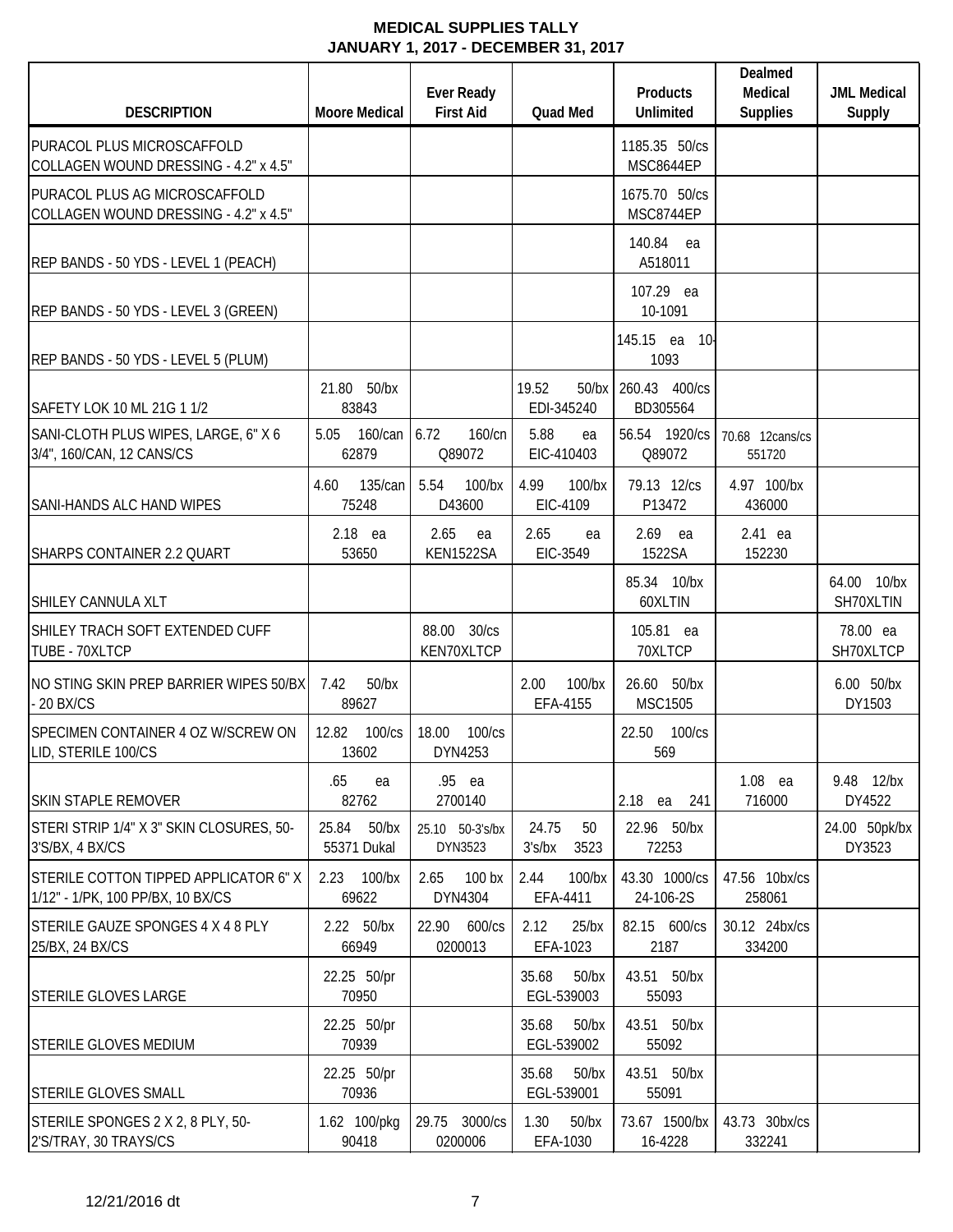| <b>DESCRIPTION</b>                                                                          | <b>Moore Medical</b>             | <b>Ever Ready</b><br><b>First Aid</b> | Quad Med                         | <b>Products</b><br><b>Unlimited</b> | Dealmed<br>Medical<br><b>Supplies</b> | <b>JML Medical</b><br><b>Supply</b> |
|---------------------------------------------------------------------------------------------|----------------------------------|---------------------------------------|----------------------------------|-------------------------------------|---------------------------------------|-------------------------------------|
| STERILE SURGICAL LUBRICANT                                                                  | .95 ea 28891<br>4 oz             | $1.25$ 4 oz<br>DYN1254                |                                  | 30.57 ea<br>$3 - 705$               |                                       | 8.00 144/bx 2.7<br>grm DY1250       |
| STERILE TONGUE DEPRESSORS                                                                   | 2.41 100/bx<br>69618             | 3.15 100/bx<br>1800033                | 2.89<br>$100$ /bx<br>EFA-4418    | $3.54$ __/bx<br>24-202-S            | 2.26 100/bx<br>431400                 |                                     |
| <b>STERILE WATER 100ml</b>                                                                  | 25.80 48/cs<br>13423             |                                       |                                  | $37-$<br>.56<br>ea<br>6250          | 23.87 48/cs<br>916250                 |                                     |
| <b>STETHESCOPES</b>                                                                         | 2.45 ea<br>66237                 | 2.45 ea<br>143200                     | 2.42<br>each<br>EDI-7350-BK      | 5.73<br>ea<br>01-670BKGM            | 6.73 ea<br>786424                     | 4.00 ea<br>DY7110                   |
| STOMAHESIVE PASTE 2 OZ                                                                      | 7.95 ea<br>74157                 |                                       |                                  | 8.92<br>ea<br>183910                | 9.20 ea<br>183910                     | 9.00 2oz tube<br>SQ1839-10          |
| <b>STOMAHESIVE POWDER</b>                                                                   | 6.36 ea 84555<br>1 <sub>0Z</sub> |                                       |                                  | 9.33<br>ea<br>025510                | 6.50 ea<br>925510                     | 8.00 1oz btl<br>SQ0255-10           |
| SUPER FLUFF 6 X 6.75 STERILE                                                                | 3.49 10/bx<br>79919              | 60.00 480/cs<br>NON25852              |                                  | 112.79 240/cs<br>3163               |                                       |                                     |
| ONE PIECE OSTOMY TRANSPARENT CUT<br>TO FIT 3/8" TO 3"                                       |                                  |                                       |                                  | 98.42 20/bx<br>15521                |                                       |                                     |
| SUR FIT NATURA CONVEX INSERTS 1-1/4",<br>5/BX                                               |                                  |                                       |                                  | 12.50 5/bx<br>404010                |                                       |                                     |
| SUR FIT NATURA STOMAHESIVE FLEXIBLE<br>CUT TO FIT SKIN BARRIER 1.75" WAFER -<br>WHITE 10/BX | 42.78 10/bx<br>62817             |                                       |                                  | 54.18 10/bx<br>125259               | 53.83 10/bx<br>411800                 |                                     |
| SUR-FIT 1.75" DRAINABLE POUCH 12"<br>OPAQUE, 10/BX                                          | 22.95 10/bx<br>62815             |                                       |                                  |                                     | 32.89 10/bx<br>401502                 |                                     |
| SUR FIT NATURA UROSTOMY POUCH<br>W/1.75" FLANGE, 10/BX                                      |                                  |                                       |                                  | 47.63 10/bx<br>401544               |                                       |                                     |
| SUR FIT NATURA STOMAHESIVE FLEXIBLE<br>CUT TO FIT SKIN BARRIER 2.25" WAFER -<br>TAN 10/BX   |                                  |                                       |                                  | 54.18 10/bx<br>125265               | 30.80 10/bx<br>125265                 |                                     |
| SUR FIT NATURA 2.25" - 10" OPAQUE<br><b>POUCH</b>                                           |                                  |                                       |                                  | 49.78 10/bx<br>401554               |                                       |                                     |
| SUR FIT UROSTOMY 2.25 POUCH                                                                 | 33.35 10/bx<br>13586             |                                       |                                  |                                     |                                       |                                     |
| <b>SUR FIT NATURA STOMAHESIVE FLEXIBLE</b><br>CUT TO FIT SKIN BARRIER 2.75" WAFER           |                                  |                                       |                                  | 62.38 10/bx<br>411807               |                                       |                                     |
| 12" SUR FIT STANDARD POUCH 2.75"<br>FLANGE, 10/BX                                           |                                  |                                       |                                  | <b>NO BIDS</b>                      |                                       |                                     |
| <b>SUTURE REMOVER KIT</b>                                                                   | .43 ea<br>82761                  | .54<br>ea<br>2700137                  | 1.46<br>ea<br>EMI-9232           | $1.10$ ea<br>240P                   | .46 ea<br>452100                      | 24.00 50/cs<br>DY4521               |
| <b>SYRINGE 2 OZ CATHETER TIP</b>                                                            | 12.64 50/bx<br>83343             | 17.50<br>20/cs<br>KEN8881560141       | 14.77<br>$30$ /bx<br>EDI-340137  | 7.09<br>ea 3477                     | 22.63 40/bx<br>309620                 | 14.00 50/cs<br>AMS-AS015            |
| SYRINGE LUER LOCK 10 ML                                                                     | 12.36 100/bx<br>79567            | 9.00<br>$100$ /bx<br>DYN6990          | 11.25<br>$100$ /bx<br>EDI-340005 | 10.88 100/bx<br>1181200777KM        | 6.64 100/bx<br>866990                 |                                     |
| SYRINGE LUER LOCK 20 ML                                                                     | 12.53 50/bx<br>79568             | 12.00 50/bx<br>DYN6991                | 13.14<br>$40$ /bx<br>EDI-340130  | .41<br>ea<br>BD302830               | 10.26 50/bx<br>866991                 |                                     |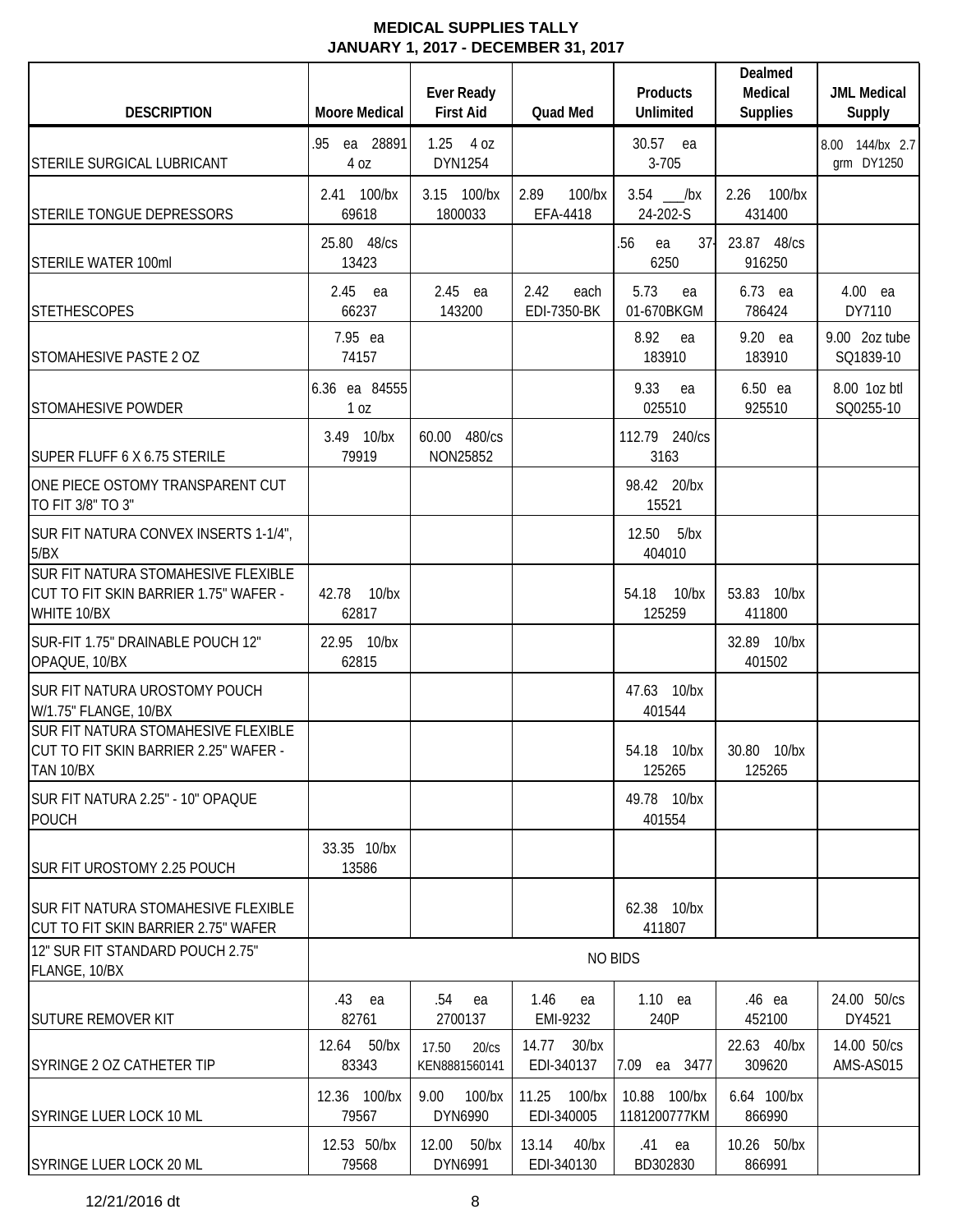| <b>DESCRIPTION</b>                                                 | <b>Moore Medical</b>        | <b>Ever Ready</b><br><b>First Aid</b> | Quad Med                         | <b>Products</b><br><b>Unlimited</b>     | Dealmed<br>Medical<br><b>Supplies</b> | <b>JML Medical</b><br>Supply |
|--------------------------------------------------------------------|-----------------------------|---------------------------------------|----------------------------------|-----------------------------------------|---------------------------------------|------------------------------|
| SYRINGE LUER LOCK 30 ML                                            | 20.44 50/bx<br>81843        | 13.50<br>$50$ /bx<br>DYN6992          | 21.02<br>$50$ /bx<br>EDI-340011  | .49 ea<br>BD302832                      | 11.47<br>$50$ /bx<br>866992           |                              |
| SYRINGE SAFETY LOK 3 ML 25G 5/8                                    | 20.97 100/bx<br>45663       | 20.00<br>$100$ /bx<br>DYN6928         | 18.68<br>$100$ /bx<br>EDI-340530 | 27.08<br>100/bx<br>102-SN3C25585        | 23.09 100/bx<br>39592                 |                              |
| <b>TAPE TRANSPORE 1"</b>                                           | 5.37 12/bx<br>71569 Dukal   | 7.50<br>$12$ /bx<br>DYNAREX3572       | 5.70<br>$12$ /bx<br>EFA-115401   | 1.34<br>ea<br>3M 1527-1                 | 15.21 12/bx<br>153411                 | 64.50 12bx/cs<br>DY3572      |
| TAPE TRANSPORE 2"                                                  | 5.37 6/bx<br>71570 Dukal    | 7.50<br>6/bx<br>DYNAREX3573           | 5.70<br>6/bx<br>EFA-115402       | 3.32<br>ea<br>3M 1527-2                 | 15.40<br>$6$ /bx<br>153421            | 64.50 12bx/cs<br>DY3573      |
| TAPE MICROPORE PAPER 1"                                            | 2.76 12/bx<br>79812 Dynarex | 3.65<br>$12$ /bx<br>DYN3552           | 3.10<br>$12$ /bx<br>EFA-115801   | .46<br>16 <sub>1</sub><br>ea<br>47310   | 5.88 12/bx<br>153000-1                | 34.00 12bx/cs<br>DY3552      |
| TAPE, MICROPORE 2" X 10 YD PAPER, 6/BX,<br>10 BX/CS                | 2.76 6/bx<br>79813 Dynarex  | 3.65<br>6/bx<br>DYN3553               | 3.10<br>6/bx<br>EFA-115802       | 59.62 60/cs<br>3M 1530-2                | 67.59<br>10bx/cs<br>153000-2-WOD      | 34.00 12bx/cs<br>DY3553      |
| TB SYRINGE 1ML 27 G X 1/2                                          | 10.27 100/bx<br>79546       | 10.54<br>$100$ /bx<br>ALL032175       | 12.93 100/bx<br>EDI-340522       | 14.02 50/bx<br>26541                    | 9.14 100/bx<br>112713                 | 19.56 100/bx<br>SH511201     |
| TEGADERM 2 3/8 X 2 3/4                                             | 38.79 100/bx<br>49317       | 26.75 100/bx<br>3M1624W               | 26.80<br>$100$ /bx<br>EFA-3524   | 27.95 100/bx<br>3M 1620                 | 10.94 20/bx<br>950565                 | 20.00 100/bx<br>DY3642       |
| TEGADERM 4X4 3/4" TRANSPARENT<br>DRESSING 50/BX, 4 BX/CS           | 61.48<br>$100$ /bx<br>32377 | 35.00 50/bx<br>3M1626W                | 25.98<br>$50$ /bx<br>EFA-3525    | 34.33<br>$50$ /bx<br>3M 1621            | 338.27 4bx/cs<br>161600               | 21.45 50/bx<br>DY3643        |
| TELFA 2" x 3" PADS 100/BX 12 BX/CS                                 | 3.37<br>100/bx<br>10775     | 2.75<br>100/bx<br>DYN3423             | 4.42<br>$100$ /bx<br>EFA-1046    | 7.41<br>$100$ /bx<br>FABAABNA23D0<br>12 | 227.17 24bx/cs<br>196100              |                              |
| TELFA 3" X 4" PADS, 100/BX, 24 BX/CS                               | $100$ /bx<br>5.35<br>10776  | 4.36<br>100/bx<br>DYN3434             | 6.48<br>$100$ /bx<br>EFA-1047    | 9.13 100/bx<br>FABAABNA34D0<br>12       | 329.95 24bx/cs<br>213200              |                              |
| TRACHEOSTOMY TUBE HOLDERS                                          |                             | 2.18<br>ea<br>DYN4620                 |                                  | 3.59<br>ea<br>16-240                    | 21.12 10/bx<br>462000                 | 16.00 10/pk<br>DY4620        |
| TRACH CARE TRAYS                                                   |                             | 1.20<br>ea<br>AS860                   |                                  | 26.71 200/cs<br>AS860                   |                                       | 21.00 20/cs<br>DY4601        |
| <b>TUBE/CATHETER CLAMP</b>                                         |                             |                                       |                                  | 44.97 100//bx<br>3913-2                 |                                       |                              |
| TUBIFAST SMALL LIMB - #2434 or equal                               |                             |                                       |                                  | 9.13 ea<br>2434                         |                                       |                              |
| TUBIFAST SMALL - MEDIUM LIMB - # 2436 or<br>equal                  |                             |                                       |                                  | 9.89 ea<br>2436                         |                                       |                              |
| TUBIFAST LARGE LIMB - # 2438 or equal                              |                             |                                       |                                  | 12.58 ea<br>2438                        |                                       |                              |
| TUBIFAST X-LARGE LIMBS, HEADS,<br>CHILDRENS TRUNK - #2440 or equal |                             |                                       |                                  | 18.31 ea<br>2440                        |                                       |                              |
| TUBIFAST LARGE ADULT TRUNKS - # 2444<br>or equal                   |                             |                                       |                                  | 37.26 ea<br>2444                        |                                       |                              |
| URETHRAL CATH TRAY W/14FR                                          | $1.46$ ea<br>83365          | $1.72$ ea<br>AS87114                  |                                  | 4.83<br>ea<br>37-202                    |                                       | 32.00 20/cs<br>DY4928        |
| COLOPLAST URINARY DRAIN BAG, 2000ML,<br>20/CS                      | 24.80 20/cs<br>30667        | $1.40$ ea<br>AS332                    |                                  | 67.58 10/bx<br>21356                    |                                       | 24.50 20/cs<br>DY4271        |